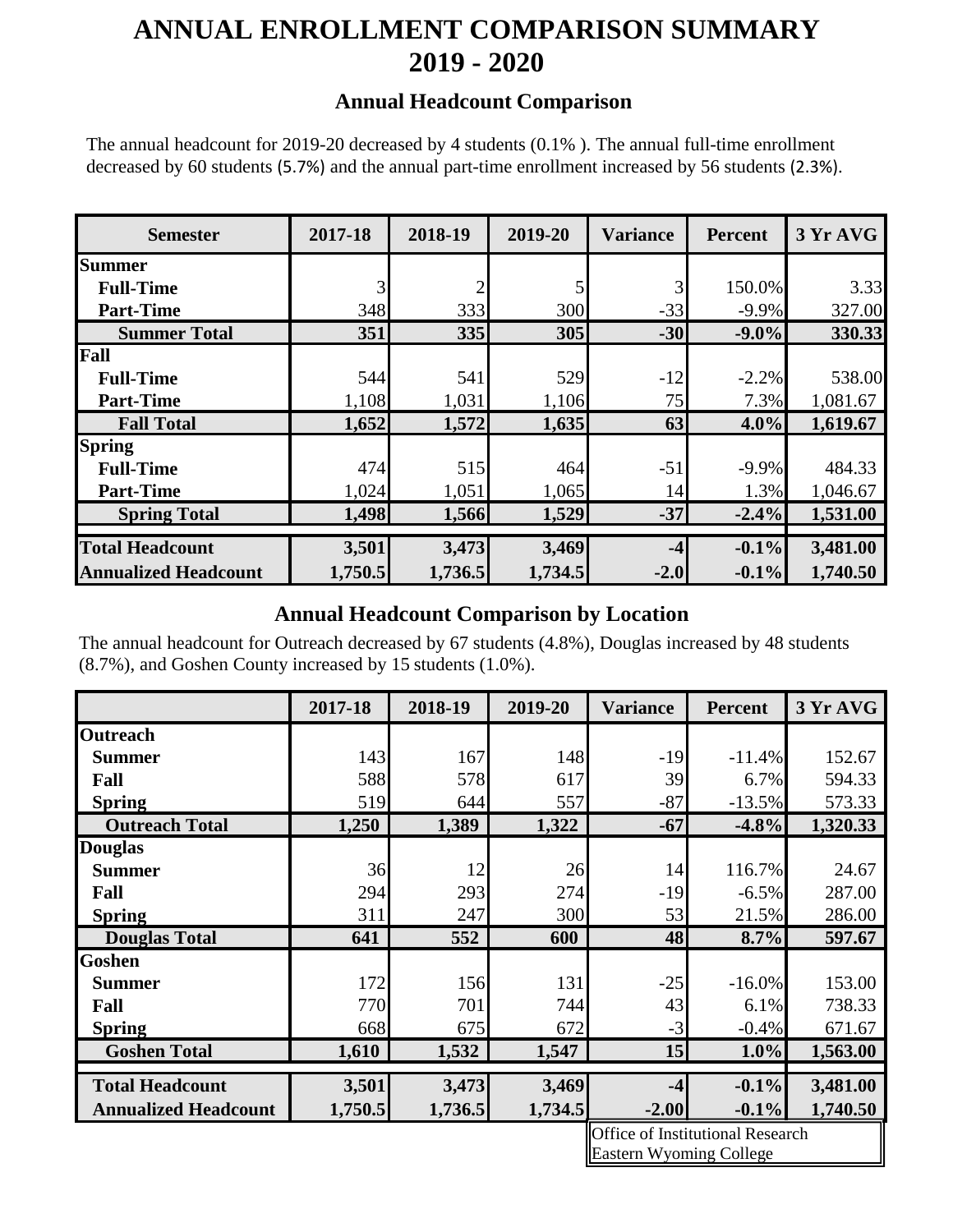## **Annual FTE Comparison By Semester**

The FTE for 2019-20 decreased by 73.76 FTE (3.3%).

| <b>Semester</b>       | 2017-18  | 2018-19  | 2019-20  | Variance | <b>Percent</b> | 3 Yr AVG |
|-----------------------|----------|----------|----------|----------|----------------|----------|
| <b>Summer</b>         | 91.67    | 90.83    | 80.08    | $-10.75$ | $-11.8\%$      | 87.53    |
| Fall                  | 1,128.92 | 1,099.25 | 1,106.33 | 7.08     | $0.6\%$        | 1,111.50 |
| <b>Spring</b>         | 986.00   | 1,054.17 | 984.08   | $-70.09$ | $-6.6\%$       | 1,008.08 |
| <b>Total FTE</b>      | 2,206.59 | 2,244.25 | 2,170.49 | $-73.76$ | $-3.3\%$       | 2,207.11 |
| <b>Annualized FTE</b> | 1,103.30 | 1,122.13 | 1,085.25 | $-36.88$ | $-3.3\%$       | 1,103.56 |

## **Annual FTE Comparison By Location**

The FTE for Outreach decreased by 57.99 FTE (8.3%), Douglas decreased by 27.82 FTE (7.9%) and Goshen County increased by 12.09 FTE (1.0%).

|                       | 2017-18  | 2018-19  | 2019-20  | <b>Variance</b> | <b>Percent</b> | 3 Yr AVG |
|-----------------------|----------|----------|----------|-----------------|----------------|----------|
| <b>Outreach</b>       |          |          |          |                 |                |          |
| <b>Summer</b>         | 35.75    | 47.08    | 38.92    | $-8.16$         | $-17.3%$       | 40.58    |
| Fall                  | 276.58   | 284.83   | 314.75   | 29.92           | 10.5%          | 292.05   |
| <b>Spring</b>         | 270.17   | 368.58   | 288.83   | $-79.75$        | $-21.6%$       | 309.19   |
| <b>Outreach Total</b> | 582.50   | 700.49   | 642.50   | $-57.99$        | $-8.3%$        | 641.83   |
| <b>Douglas</b>        |          |          |          |                 |                |          |
| <b>Summer</b>         | 9.83     | 3.00     | 8.67     | 5.67            | 189.0%         | 7.17     |
| Fall                  | 193.58   | 201.58   | 167.92   | $-33.66$        | $-16.7%$       | 187.69   |
| <b>Spring</b>         | 171.08   | 145.75   | 145.92   | 0.17            | 0.1%           | 154.25   |
| <b>Douglas Total</b>  | 374.49   | 350.33   | 322.51   | $-27.82$        | $-7.9%$        | 349.11   |
| <b>Goshen</b>         |          |          |          |                 |                |          |
| <b>Summer</b>         | 46.08    | 40.75    | 32.50    | $-8.25$         | $-20.2%$       | 39.78    |
| Fall                  | 658.75   | 612.83   | 623.67   | 10.84           | 1.8%           | 631.75   |
| <b>Spring</b>         | 544.75   | 539.83   | 549.33   | 9.50            | 1.8%           | 544.64   |
| <b>Goshen Total</b>   | 1,249.58 | 1,193.41 | 1,205.50 | 12.09           | $1.0\%$        | 1,216.16 |
|                       |          |          |          |                 |                |          |
| <b>Total FTE</b>      | 2,206.57 | 2,244.23 | 2,170.51 | $-73.72$        | $-3.3%$        | 2,207.10 |
| <b>Annualized FTE</b> | 1,103.29 | 1,122.12 | 1,085.26 | $-36.86$        | $-3.3%$        | 1,103.55 |